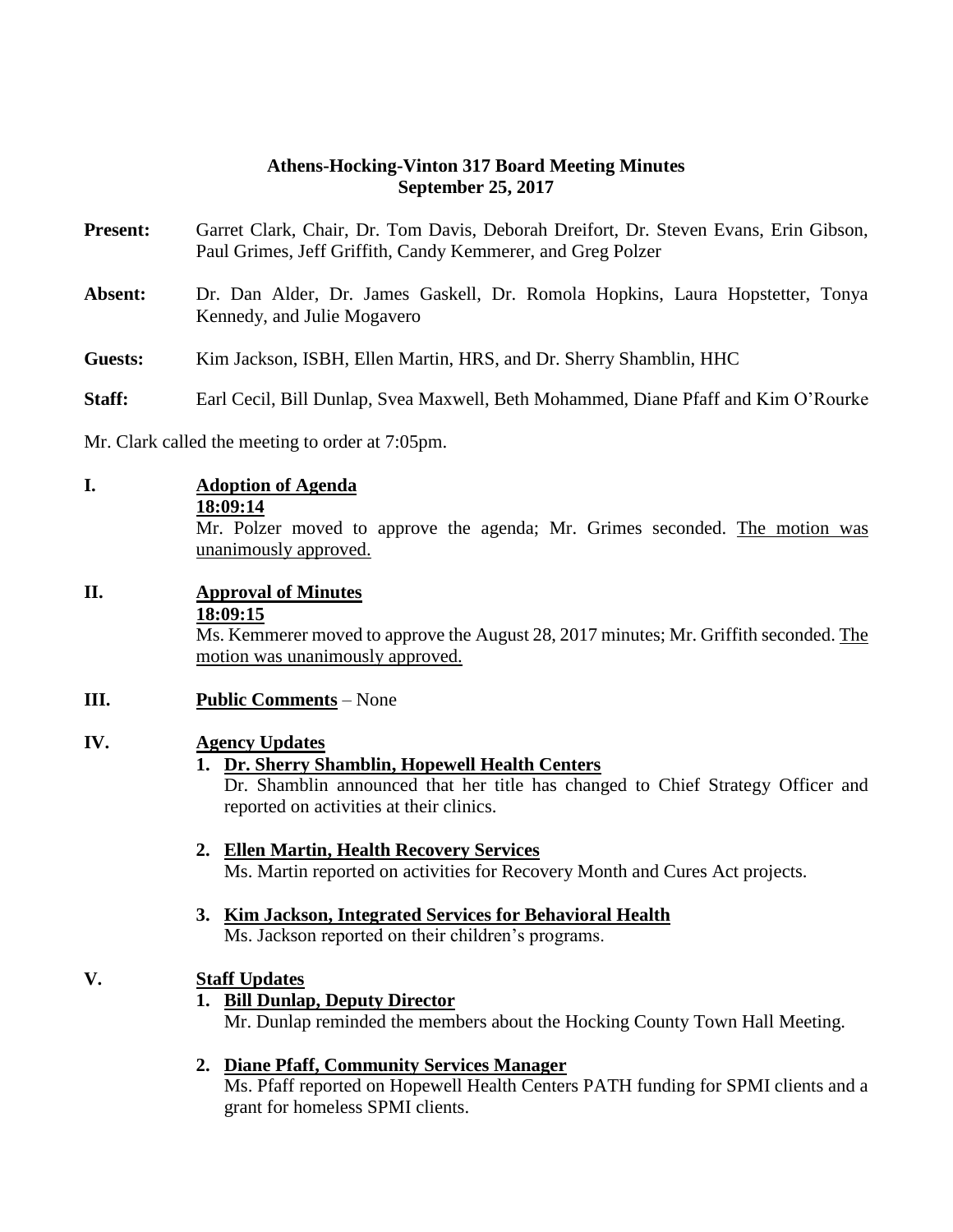### **3. Earl Cecil, Executive Director**

Mr. Cecil announced that Women for Recovery will have an open house at Serenity Grove on September  $30<sup>th</sup>$ ; the NAMI Athens Walk the Walk will be held on October 14<sup>th</sup> and the Board Annual Meeting will be on October 23<sup>rd</sup> at the Lake Hope Dining Lodge.

## **VI. Old Business**

### **1. Annual Meeting**

Mr. Cecil briefly updated the members the plans for the Annual Meeting.

#### **2. Adam & Amanda Rehabilitation Center**

Mr. Cecil said that the project could not go out to bid until the Ohio Housing Finance Agency approved the plans. Since the board would not meet again until November, the board members recommended that the Executive Committee, in accordance with the board's bylaws, should hold a special meeting to authorize advertising and accepting bids for the project if OHFA approval was received before the next board meeting.

#### **3. Levy**

 $\overline{Mr}$ . Cecil reminded the members to vote on November  $7<sup>th</sup>$  and reviewed the issue numbers/text for each county.

#### **VII. New Business**

#### **1. Capital Grant Resolutions**

Mr. Cecil reviewed the Capital Grant resolutions for Athens Metropolitan Housing Authority and Integrated Services for Behavioral Health.

# **A. OMHAS Capital Grant – Athens Metropolitan Housing Authority 18:09:16**

#### **Resolution 18-09-04**

Dr. Davis moved to approve Resolution 18-09-04, Athens Metropolitan Housing Authority Capital Project; Ms. Gibson seconded. The motion passed with Candy Kemmerer abstaining.

# **B. OMHAS Capital Grant – Integrated Services for Behavioral Health 18:09:17**

#### **Resolution 18-0-05**

Mr. Grimes moved to approve Resolution 18-09-05, Integrated Services for Behavioral Health Capital Project; Mr. Polzer seconded. The motion passed with Candy Kemmerer abstaining.

#### **2. Vinton County Rental House 18:09:18**

Mr. Cecil reported the tenant in the Vinton County Rental house had moved. The house needs substantial renovations. He also said it would work well for the New Beginning Peer House as a permanent home for the program. Mr. Griffith moved to approve the